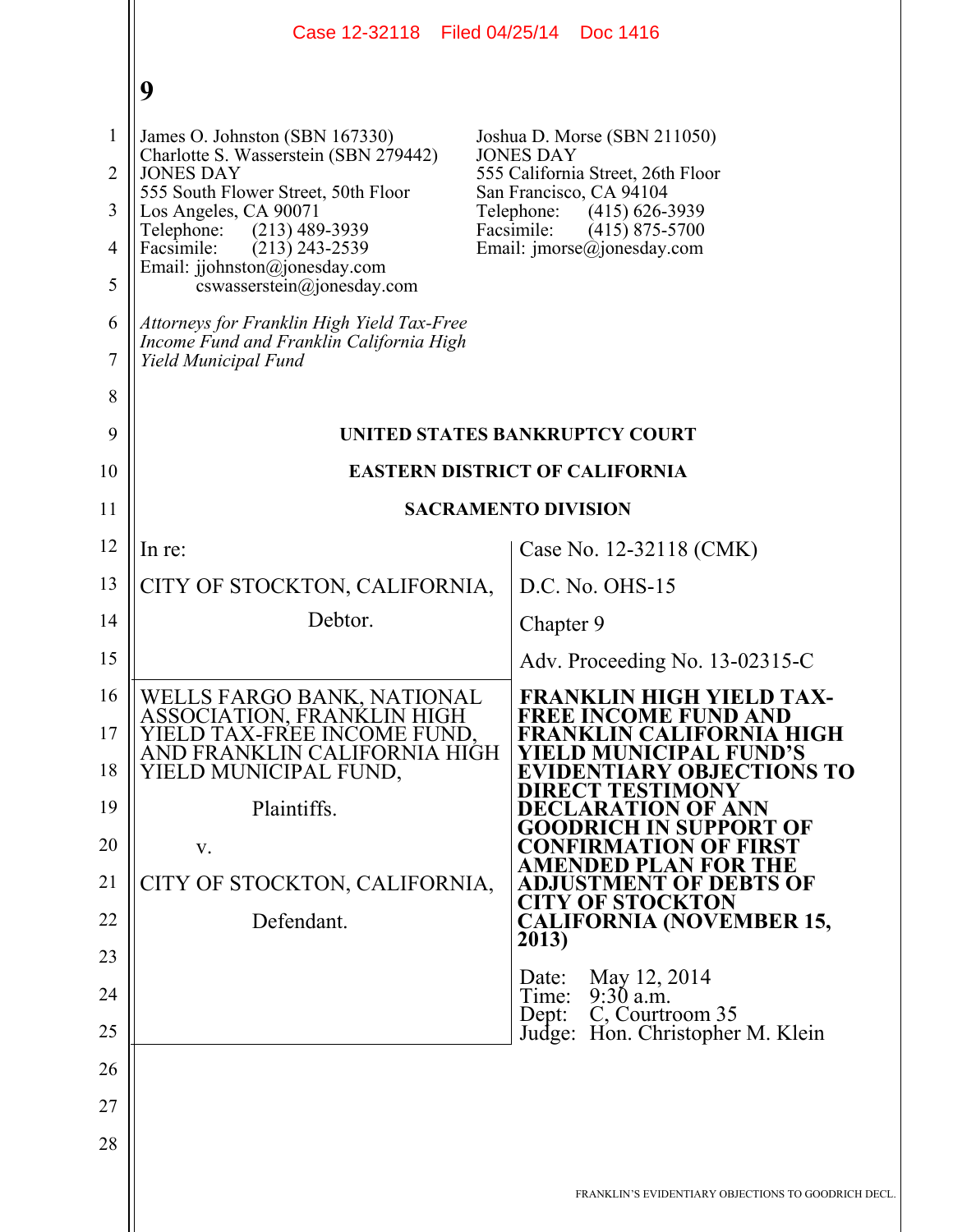Franklin High Yield Tax-Free Income Fund and Franklin California High Yield Municipal

Fund (collectively, "Franklin") respectfully submit the following evidentiary objections to the

3 *Direct Testimony Declaration Of Ann Goodrich In Support Of Confirmation Of First Amended Plan* 

*For The Adjustment Of Debts Of City Of Stockton, California (November 15, 2013)* [Docket

No. 1381 / Adv. Pro. Docket No. 75].

| 6                   | PARAGRAPH OBJECTED TO                                                                                                                                                              | <b>GROUNDS FOR OBJECTION</b>                                                                                                              |
|---------------------|------------------------------------------------------------------------------------------------------------------------------------------------------------------------------------|-------------------------------------------------------------------------------------------------------------------------------------------|
| $\overline{7}$<br>8 | The SPOA MOU resolved the disputed<br>5.<br>issue of what claims SPOA members hold<br>against the City. The SPOA asserted that its<br>members have claims in the City's bankruptcy | Franklin objects to the statements in this<br>paragraph because Ms. Goodrich's description<br>of the MOU is not the best evidence of that |
| 9                   | case relating to the City's modification of its<br>2009 MOU (pursuant to Declarations of Fiscal                                                                                    | document. FED. R. EVID. 1002. Franklin<br>further objects to the underlined statements in                                                 |
| 10                  | Emergency beginning on or about May 26,<br>2010 and continuing in effect thereafter) and in                                                                                        | this paragraph because they lack foundation.<br>FED. R. EVID. 602.                                                                        |
| 11<br>12            | connection with the treatment of the SPOA and<br>its members under the Pendency Plan. As                                                                                           |                                                                                                                                           |
| 13                  | discussed on page 55 of Exhibit A, SPOA<br>alleges that these claims total more than \$13<br>million. The City disputes these claims, and                                          |                                                                                                                                           |
| 14                  | asserts that, if the claims were allowed, they<br>would be allowed in an amount less than \$13                                                                                     |                                                                                                                                           |
| 15                  | million. In consideration of resolving their<br>disagreement regarding this issue, the City,<br>pursuant to the MOU, agreed that these claims                                      |                                                                                                                                           |
| 16                  | will be deemed allowed in the bankruptcy case<br>in the aggregate amount of \$8.5 million and                                                                                      |                                                                                                                                           |
| 17<br>18            | will credit 22 additional hours of paid leave in<br>fiscal year ("FY") 2012-13 to SPOA members                                                                                     |                                                                                                                                           |
| 19                  | who were employed during FY 2010-2011<br>and/or $2011-2012$ and who were currently<br>employed at the time of ratification of the                                                  |                                                                                                                                           |
| 20                  | MOU. The MOU further deems that the claims<br>of SPOA members shall be satisfied under the                                                                                         |                                                                                                                                           |
| 21                  | Plan by crediting SPOA members employed<br>during FY 2010-2011 and/or FY 2011-2012 11                                                                                              |                                                                                                                                           |
| 22                  | additional paid leave hours in the fiscal year of<br>approval of the Plan and 11 additional paid<br>leave hours in the fiscal year after approval of                               |                                                                                                                                           |
| 23                  | the Plan. This benefit shall only apply to those<br>employees who were employed during some                                                                                        |                                                                                                                                           |
| 24<br>25            | portion of the period July 1, 2010 and July 1,<br>2012 and who are current employees as of the                                                                                     |                                                                                                                                           |
| 26                  | date the Plan is approved by the Bankruptcy<br>Court. Additionally, SPOA gave up all future<br>retiree medical benefits for no<br>additional                                       |                                                                                                                                           |
| 27                  | compensation in bankruptcy.                                                                                                                                                        |                                                                                                                                           |
| 28                  |                                                                                                                                                                                    |                                                                                                                                           |

- 1 - FRANKLIN'S EVIDENTIARY OBJECTIONS TO GOODRICH DECL.

1

2

4

5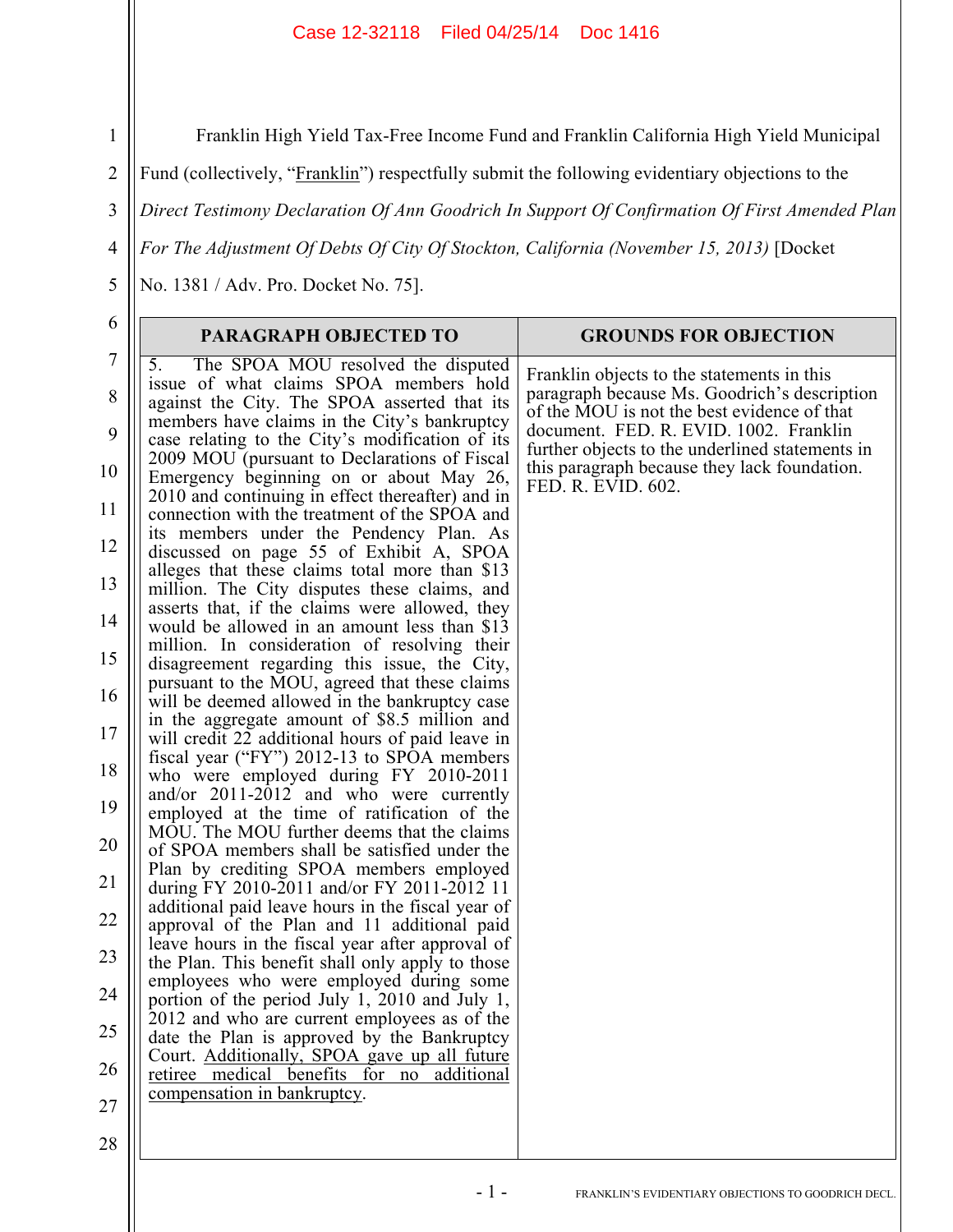| 1                                                                                            | <b>PARAGRAPH OBJECTED TO</b>                                                                                                                                                                                                                                                                                                                                                                                                                                                                                                                                                                                                                                                                                                                                                                                                                                                                                                                                                                                                                                                                                                                                                                                                                                                                                                                                                                                                                                                                        | <b>GROUNDS FOR OBJECTION</b>                                                                                                                                                                                                                                                                                                                                                                                                                                                                                   |
|----------------------------------------------------------------------------------------------|-----------------------------------------------------------------------------------------------------------------------------------------------------------------------------------------------------------------------------------------------------------------------------------------------------------------------------------------------------------------------------------------------------------------------------------------------------------------------------------------------------------------------------------------------------------------------------------------------------------------------------------------------------------------------------------------------------------------------------------------------------------------------------------------------------------------------------------------------------------------------------------------------------------------------------------------------------------------------------------------------------------------------------------------------------------------------------------------------------------------------------------------------------------------------------------------------------------------------------------------------------------------------------------------------------------------------------------------------------------------------------------------------------------------------------------------------------------------------------------------------------|----------------------------------------------------------------------------------------------------------------------------------------------------------------------------------------------------------------------------------------------------------------------------------------------------------------------------------------------------------------------------------------------------------------------------------------------------------------------------------------------------------------|
| $\overline{2}$<br>3<br>4<br>5<br>6<br>7<br>8<br>9                                            | Thus, the MOU provides each eligible<br>$\mathfrak{b}$ .<br>SPOA member with 44 hours of additional paid<br>leave time through FY 2014-15. The additional<br>paid leave hours have no cash value and are<br>lost if not used during employment. Pursuant to<br>the MOU, the provision of these hours shall be<br>the sole compensation for the claims of SPOA<br>and its members. The additional 22 hours<br>additional paid leave credit in the fiscal year of<br>approval of the Plan and the following fiscal<br>year are contingent upon confirmation of the<br>Plan and on the Plan becoming effective. The<br>City will honor the SPOA Claims held by<br>SPOA members on the terms and conditions set<br>forth in the SPOA MOU.                                                                                                                                                                                                                                                                                                                                                                                                                                                                                                                                                                                                                                                                                                                                                               | Franklin objects to the statements in this<br>paragraph because Ms. Goodrich's description<br>of the MOU is not the best evidence of that<br>document. FED. R. EVID. 1002.                                                                                                                                                                                                                                                                                                                                     |
| 10<br>11<br>12<br>13<br>14<br>15<br>16<br>17<br>18<br>19<br>20<br>21<br>22<br>23<br>24<br>25 | During the better economic times of the<br>7.<br>1990s and 2000s, the City approved labor<br>contracts that greatly expanded its retiree health<br>insurance commitments by promising lifetime.<br>retiree health benefits for a City retiree and one<br>dependent without imposing any minimum<br>service requirements. As Teresia Zadroga-<br>Haase testified in her first declaration in<br>support of the City's eligibility for bankruptcy<br>relief [Dkt. No. 21], the retiree health benefits<br>promised in these agreements were generally<br>uncapped. The total cost to the City of these<br>benefits for the approximately 1100 retirees<br>receiving benefits on July 1, 2012, over the<br>course of their lifetime, were estimated by the<br>Segal Company ("Segal"), outside licensed<br>actuaries and consultants to the City, to be<br>approximately \$545.9 million as of the date of<br>the filing of the Plan. See City's Amended List<br>Of Creditors And Claims Pursuant To §§ 924<br>And 925 (Retiree Health Benefit Claims) [Dkt.<br>No. 1150], p. 28. The Segal Company are<br>licensed actuaries qualified to calculate medical<br>claims and post-employment benefits and are a<br>national firm with considerable experience in<br>these type of calculations. The methods used<br>by Segal in calculating these claims were<br>within generally accepted standards used by<br>licensed actuaries in the United States and<br>involved an internal peer review process. | Franklin objects to the underlined statements in<br>this paragraph because they offer improper<br>opinion testimony that is not rationally based<br>on Ms. Goodrich's perception and not helpful<br>to clearly understand Ms. Goodrich's testimony<br>or to determine a fact in issue. FED. R.<br>EVID. 701. Franklin further objects to the<br>statements in this paragraph because Ms.<br>Goodrich's description of Segal's analyses are<br>not the best evidence of those documents.<br>FED. R. EVID. 1002. |
| 26<br>27<br>28                                                                               |                                                                                                                                                                                                                                                                                                                                                                                                                                                                                                                                                                                                                                                                                                                                                                                                                                                                                                                                                                                                                                                                                                                                                                                                                                                                                                                                                                                                                                                                                                     |                                                                                                                                                                                                                                                                                                                                                                                                                                                                                                                |
|                                                                                              | $-2-$                                                                                                                                                                                                                                                                                                                                                                                                                                                                                                                                                                                                                                                                                                                                                                                                                                                                                                                                                                                                                                                                                                                                                                                                                                                                                                                                                                                                                                                                                               | FRANKLIN'S EVIDENTIARY OBJECTIONS TO GOODRICH DECL.                                                                                                                                                                                                                                                                                                                                                                                                                                                            |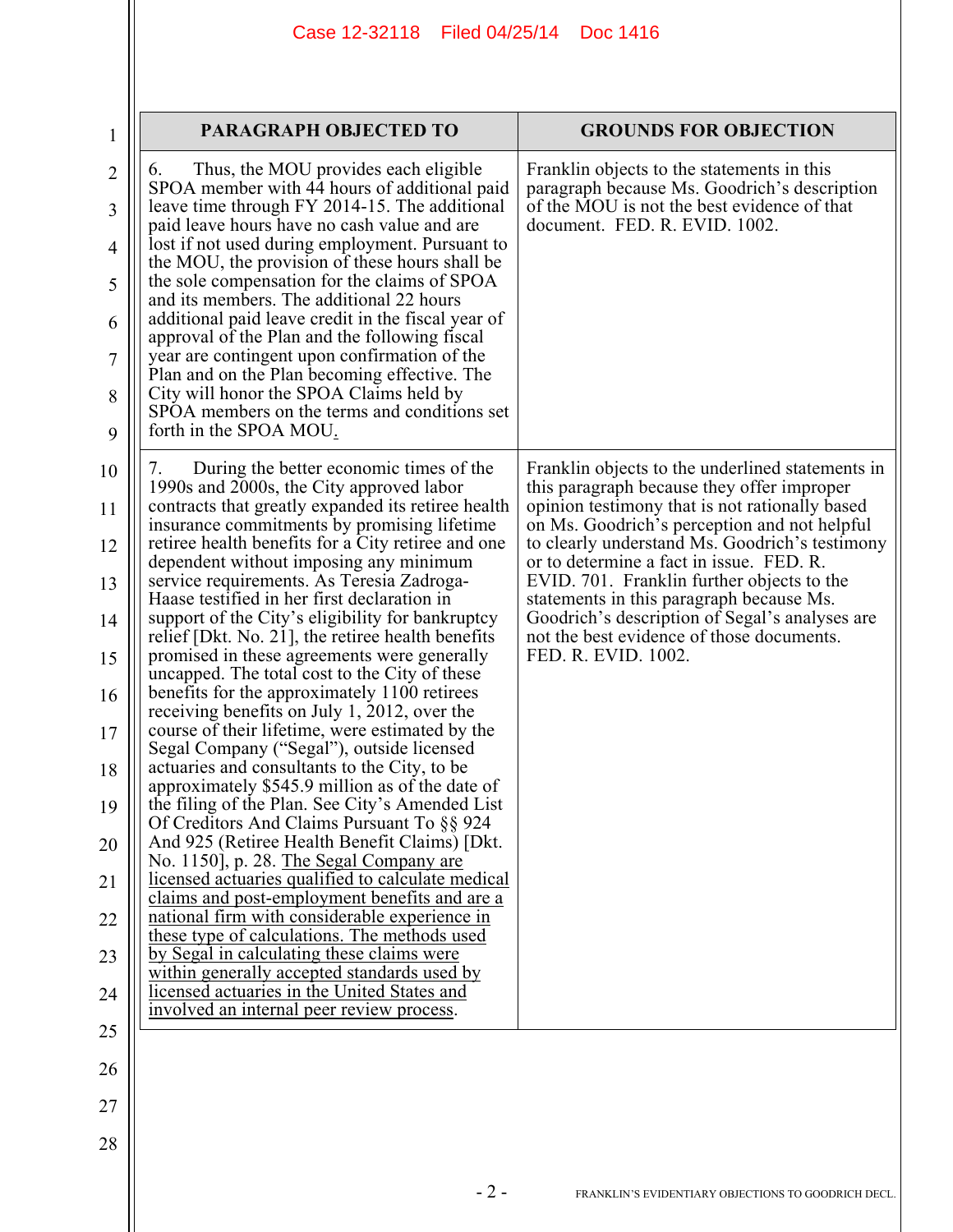| 1                   | <b>PARAGRAPH OBJECTED TO</b>                                                                                                                                                             | <b>GROUNDS FOR OBJECTION</b>                                                                                                                                                          |
|---------------------|------------------------------------------------------------------------------------------------------------------------------------------------------------------------------------------|---------------------------------------------------------------------------------------------------------------------------------------------------------------------------------------|
| $\overline{2}$<br>3 | The City and the Retirees Committee<br>10.<br>subsequently entered into extensive mediations<br>refereed by Judge Perris. Judge Perris'<br>mediation proved successful, and the City and | Franklin objects to the underlined statements in<br>this paragraph because they are vague,<br>speculative, and lack foundation. FED. R.<br>EVID. 602. Franklin further objects to the |
| 4                   | the Committee entered into a settlement<br>resolving the Retiree Health Benefit Claims.                                                                                                  | statements in this paragraph because they<br>contain improper opinion testimony that is not                                                                                           |
| 5                   | The Retirees Committee and their counsel<br>reviewed the methods used by the Segal                                                                                                       | rationally based on Ms. Goodrich's perception<br>and not helpful to clearly understand Ms.                                                                                            |
| 6                   | Company in calculation of the claims. Under<br>the settlement, the City will pay the Retiree                                                                                             | Goodrich's testimony or to understand a fact in<br>issue. FED. R. EVID. 701.                                                                                                          |
| 7                   | Health Benefit Claimants \$5.1 million in full<br>satisfaction of the Retiree Health Benefit                                                                                             |                                                                                                                                                                                       |
| 8<br>9              | Claims. This \$5.1 million will be divided<br>among the retirees, with some receiving a<br>payment of approximately \$460 dollars and                                                    |                                                                                                                                                                                       |
| 10                  | retirees with the highest claims receiving<br>approximately \$14,000. These are small                                                                                                    |                                                                                                                                                                                       |
| 11                  | amounts compared to the lifetime benefits for a<br>fully paid medical plan for a retiree and one                                                                                         |                                                                                                                                                                                       |
| 12                  | dependent. At the low end, the settlement<br>payment would purchase approximately 1-3<br>months of a Medicare supplement plan for an                                                     |                                                                                                                                                                                       |
| 13                  | elderly retiree and at the high end would<br>purchase an under age 65 retiree with a spouse                                                                                              |                                                                                                                                                                                       |
| 14                  | approximately 7-9 months of medical<br>insurance. Approximately 30% of retirees are                                                                                                      |                                                                                                                                                                                       |
| 15                  | over age 65, while 70% are under. The terms of<br>the City's settlement with the Committee are                                                                                           |                                                                                                                                                                                       |
| 16                  | incorporated into the Plan.                                                                                                                                                              |                                                                                                                                                                                       |
| 17<br>18            | In the Expert Report Of Charles M.<br>11.<br>Moore (the "Moore Report"), Franklin's expert<br>disputes the calculation of the retiree health                                             | Franklin objects to the statements in this<br>paragraph because Ms. Goodrich's description<br>of the Moore Report is not the best evidence of                                         |
| 19                  | benefit claims. See Moore Report, at 15-18.<br><u>Moore, who appears to be an accountant with</u>                                                                                        | that document. FED. R. EVID. 1002. Franklin<br>further objects to the statements in this                                                                                              |
| 20                  | no local government experience and who is not<br>a licensed actuary, criticizes the method used                                                                                          | paragraph because they assume facts not in<br>evidence and misstate the opinions of Mr.                                                                                               |
| 21                  | by the Segal Company's licensed actuaries of<br>using 3 years of claims to establish a base of                                                                                           | Moore. Franklin further objects to the<br>underlined statements in this paragraph because                                                                                             |
| 22                  | medical claims in order to calculate the<br>projection of future lifetime medical claims for                                                                                             | they contain improper opinion testimony that is<br>not rationally based on Ms. Goodrich's                                                                                             |
| 23                  | the 1,100 retirees and their dependents. While<br>Moore challenges this method, he does not                                                                                              | perception and not helpful to clearly understand<br>Ms. Goodrich's testimony or to determine a                                                                                        |
| 24                  | indicate what alternative method should have<br>been used and does not provide any                                                                                                       | fact in issue. FED. R. EVID. 701; see also<br>Britz Fertilizers, Inc. v. Bayer Corp., 2009 U.S.                                                                                       |
| 25                  | documentation that this method violates any<br>standards used by licensed actuaries in the<br>calculation of future medical claims and post-                                             | Dist. LEXIS 57947, at *8-9 (E.D. Cal. June 17,<br>2009) (fact witness not permitted to offer<br>opinions to rebut expert's methodology).                                              |
| 26                  | employment benefit projections.                                                                                                                                                          |                                                                                                                                                                                       |
| 27                  |                                                                                                                                                                                          |                                                                                                                                                                                       |
| 28                  |                                                                                                                                                                                          |                                                                                                                                                                                       |
|                     |                                                                                                                                                                                          |                                                                                                                                                                                       |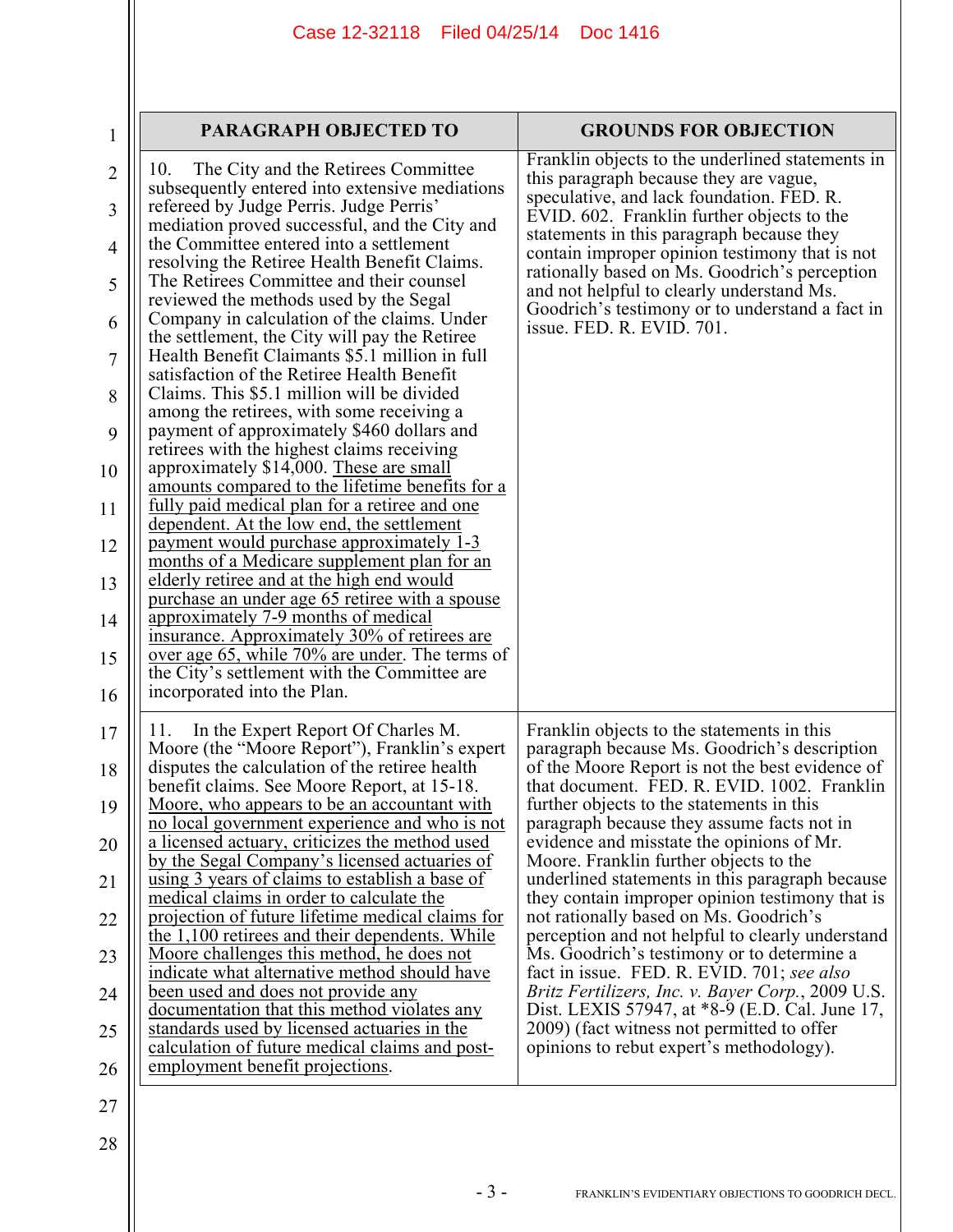| <b>PARAGRAPH OBJECTED TO</b> | <b>GROUNDS FOR OBJECTION</b> |
|------------------------------|------------------------------|
|------------------------------|------------------------------|

1

| $\overline{2}$<br>3<br>4<br>5<br>6<br>7<br>8<br>9<br>10<br>11 | Moore acknowledges that the City and<br>12.<br>Segal took into account that when a retiree<br>turns age 65, the federal Medicare program<br>becomes the primary insurance for the retiree<br>and the City medical plan becomes the<br>secondary payor of medical claims. This<br><u>reduces the dollar amount of claims the City</u><br>would have paid for the retiree and their<br>dependent from age 65 until the death of the<br>retiree. Moore does not note, however, that<br>Segal also took into account plan deductibles<br>and copays in the calculation of paid claims.<br>Moore also ignores that, since the City's under<br>65 retiree medical benefit is limited by union<br><u>collective bargaining agreements to 15 years</u><br>(and lifetime once the retiree reaches age 65),<br>projections for young retirees who would have<br>exhausted their 15 years of benefits prior to age<br>65 were reduced as well to reflect that they<br>would not have earned benefits for those years. | Franklin objects to the statements in this<br>paragraph because Ms. Goodrich's description<br>of the Moore Report is not the best evidence of<br>that document. FED. R. EVID. 1002. Franklin<br>further objects to the underlined statements in<br>this paragraph because they contain improper<br>opinion testimony that is not rationally based<br>on Ms. Goodrich's perception and not helpful<br>to clearly understand Ms. Goodrich's testimony<br>or to determine a fact in issue. FED. R. EVID.<br>701; see also Britz Fertilizers, 2009 U.S. Dist.<br>LEXIS 57947, at $*8-9$ (fact witness not<br>permitted to offer opinions to rebut expert's<br>methodology). Franklin further objects to the<br>statements in this paragraph because they<br>assume facts not in evidence and misstate the<br>opinions of Mr. Moore. |
|---------------------------------------------------------------|------------------------------------------------------------------------------------------------------------------------------------------------------------------------------------------------------------------------------------------------------------------------------------------------------------------------------------------------------------------------------------------------------------------------------------------------------------------------------------------------------------------------------------------------------------------------------------------------------------------------------------------------------------------------------------------------------------------------------------------------------------------------------------------------------------------------------------------------------------------------------------------------------------------------------------------------------------------------------------------------------------|---------------------------------------------------------------------------------------------------------------------------------------------------------------------------------------------------------------------------------------------------------------------------------------------------------------------------------------------------------------------------------------------------------------------------------------------------------------------------------------------------------------------------------------------------------------------------------------------------------------------------------------------------------------------------------------------------------------------------------------------------------------------------------------------------------------------------------|
| 12<br>13                                                      | Moore states that the City and Segal did<br>13.<br>not take into account how the Affordable Care                                                                                                                                                                                                                                                                                                                                                                                                                                                                                                                                                                                                                                                                                                                                                                                                                                                                                                           | Franklin objects to the statements in this<br>document because Ms. Goodrich's description                                                                                                                                                                                                                                                                                                                                                                                                                                                                                                                                                                                                                                                                                                                                       |
| 14                                                            | Act (ACA) should have mitigated the claim<br>amounts. However, Moore does not explain                                                                                                                                                                                                                                                                                                                                                                                                                                                                                                                                                                                                                                                                                                                                                                                                                                                                                                                      | of the Moore Report is not the best evidence of<br>that document. FED. R. EVID. 1002. Franklin                                                                                                                                                                                                                                                                                                                                                                                                                                                                                                                                                                                                                                                                                                                                  |
| 15                                                            | how the ACA would have reduced the medical<br>claims the City would have otherwise been                                                                                                                                                                                                                                                                                                                                                                                                                                                                                                                                                                                                                                                                                                                                                                                                                                                                                                                    | further objects to the statements in this<br>paragraph because they assume facts not in                                                                                                                                                                                                                                                                                                                                                                                                                                                                                                                                                                                                                                                                                                                                         |
| 16                                                            | <u>obligated to pay over the lifetime of the retiree,</u><br>and the City is not aware of any such effect.                                                                                                                                                                                                                                                                                                                                                                                                                                                                                                                                                                                                                                                                                                                                                                                                                                                                                                 | evidence and misstate the opinions of Mr.<br>Moore. Franklin further objects to the                                                                                                                                                                                                                                                                                                                                                                                                                                                                                                                                                                                                                                                                                                                                             |
|                                                               | <u>The ACA does not apply to persons who qualify</u>                                                                                                                                                                                                                                                                                                                                                                                                                                                                                                                                                                                                                                                                                                                                                                                                                                                                                                                                                       | underlined statements in this paragraph because                                                                                                                                                                                                                                                                                                                                                                                                                                                                                                                                                                                                                                                                                                                                                                                 |
| 17                                                            | <u>for Medicare, and thus is only available to</u><br>persons under the age of 65. And there is no                                                                                                                                                                                                                                                                                                                                                                                                                                                                                                                                                                                                                                                                                                                                                                                                                                                                                                         | they contain improper opinion testimony that is<br>not rationally based on Ms. Goodrich's                                                                                                                                                                                                                                                                                                                                                                                                                                                                                                                                                                                                                                                                                                                                       |
| 18                                                            | savings to the City for claimants under 65,<br>because while the ACA requires individuals to                                                                                                                                                                                                                                                                                                                                                                                                                                                                                                                                                                                                                                                                                                                                                                                                                                                                                                               | perception and not helpful to clearly understand<br>Ms. Goodrich's testimony or to determine a                                                                                                                                                                                                                                                                                                                                                                                                                                                                                                                                                                                                                                                                                                                                  |
| 19                                                            | purchase insurance either through the private<br><u>insurance market, through employer plans or</u>                                                                                                                                                                                                                                                                                                                                                                                                                                                                                                                                                                                                                                                                                                                                                                                                                                                                                                        | fact in issue. FED. R. EVID. 701; see also<br><i>Britz Fertilizers, 2009 U.S. Dist. LEXIS 57947,</i>                                                                                                                                                                                                                                                                                                                                                                                                                                                                                                                                                                                                                                                                                                                            |
| 20                                                            | <u>through the federal or state insurance</u>                                                                                                                                                                                                                                                                                                                                                                                                                                                                                                                                                                                                                                                                                                                                                                                                                                                                                                                                                              | at *8-9 (fact witness not permitted to offer                                                                                                                                                                                                                                                                                                                                                                                                                                                                                                                                                                                                                                                                                                                                                                                    |
| 21                                                            | exchanges, this does not obviate the City's<br>previous promise to pay the full cost of a                                                                                                                                                                                                                                                                                                                                                                                                                                                                                                                                                                                                                                                                                                                                                                                                                                                                                                                  | opinions to rebut expert's methodology).<br>Franklin further objects to the italicized                                                                                                                                                                                                                                                                                                                                                                                                                                                                                                                                                                                                                                                                                                                                          |
|                                                               | <i>premium for insurance for the retiree and their</i>                                                                                                                                                                                                                                                                                                                                                                                                                                                                                                                                                                                                                                                                                                                                                                                                                                                                                                                                                     | statements in this paragraph because they are                                                                                                                                                                                                                                                                                                                                                                                                                                                                                                                                                                                                                                                                                                                                                                                   |
| 22                                                            | <u>one dependent for life. If a person buys</u><br>insurance through the federal and state                                                                                                                                                                                                                                                                                                                                                                                                                                                                                                                                                                                                                                                                                                                                                                                                                                                                                                                 | inadmissible legal conclusions. FED. R. EVID.<br>701.                                                                                                                                                                                                                                                                                                                                                                                                                                                                                                                                                                                                                                                                                                                                                                           |
| 23                                                            | exchanges, they may qualify depending on their<br>income for a federal subsidy, but this would not                                                                                                                                                                                                                                                                                                                                                                                                                                                                                                                                                                                                                                                                                                                                                                                                                                                                                                         |                                                                                                                                                                                                                                                                                                                                                                                                                                                                                                                                                                                                                                                                                                                                                                                                                                 |
| 24                                                            | have reduced the costs of the retiree enrolled in                                                                                                                                                                                                                                                                                                                                                                                                                                                                                                                                                                                                                                                                                                                                                                                                                                                                                                                                                          |                                                                                                                                                                                                                                                                                                                                                                                                                                                                                                                                                                                                                                                                                                                                                                                                                                 |
|                                                               | the City plan, since a person cannot be<br>enrolled in both an employer plan and a plan                                                                                                                                                                                                                                                                                                                                                                                                                                                                                                                                                                                                                                                                                                                                                                                                                                                                                                                    |                                                                                                                                                                                                                                                                                                                                                                                                                                                                                                                                                                                                                                                                                                                                                                                                                                 |
| 25                                                            | from the exchange. Again, Moore does not                                                                                                                                                                                                                                                                                                                                                                                                                                                                                                                                                                                                                                                                                                                                                                                                                                                                                                                                                                   |                                                                                                                                                                                                                                                                                                                                                                                                                                                                                                                                                                                                                                                                                                                                                                                                                                 |
| 26                                                            | explain how the ACA would reduce the claims<br>costs that the City would otherwise have paid                                                                                                                                                                                                                                                                                                                                                                                                                                                                                                                                                                                                                                                                                                                                                                                                                                                                                                               |                                                                                                                                                                                                                                                                                                                                                                                                                                                                                                                                                                                                                                                                                                                                                                                                                                 |
| 27                                                            | for the lifetime of the retiree and their                                                                                                                                                                                                                                                                                                                                                                                                                                                                                                                                                                                                                                                                                                                                                                                                                                                                                                                                                                  |                                                                                                                                                                                                                                                                                                                                                                                                                                                                                                                                                                                                                                                                                                                                                                                                                                 |
| 28                                                            | dependent if the retiree medical program had<br>not been eliminated.                                                                                                                                                                                                                                                                                                                                                                                                                                                                                                                                                                                                                                                                                                                                                                                                                                                                                                                                       |                                                                                                                                                                                                                                                                                                                                                                                                                                                                                                                                                                                                                                                                                                                                                                                                                                 |
|                                                               |                                                                                                                                                                                                                                                                                                                                                                                                                                                                                                                                                                                                                                                                                                                                                                                                                                                                                                                                                                                                            |                                                                                                                                                                                                                                                                                                                                                                                                                                                                                                                                                                                                                                                                                                                                                                                                                                 |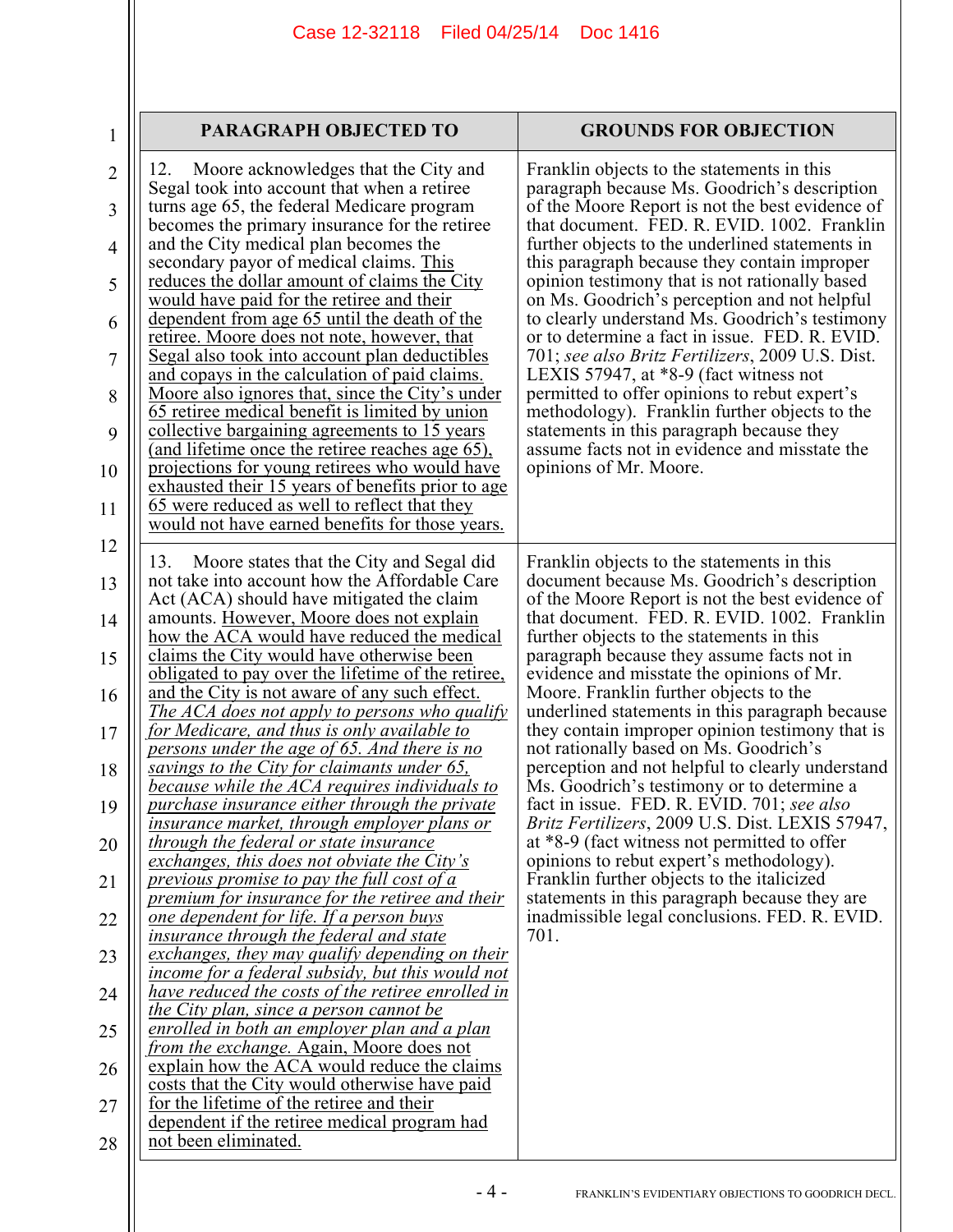| <b>PARAGRAPH OBJECTED TO</b>                                                                                                                                                                                                                                                                                                                                                                                                                                                                                                                                                                                                                                                                                                                                                                                                                                                                                                                                                                                                                                                                                                                                                                                                                                                                                                                   | <b>GROUNDS FOR OBJECTION</b>                                                                                                                                                                                                                                                                                                                                                                                                                                                                                                                                                                                                                                                                                                                                                                                                    |
|------------------------------------------------------------------------------------------------------------------------------------------------------------------------------------------------------------------------------------------------------------------------------------------------------------------------------------------------------------------------------------------------------------------------------------------------------------------------------------------------------------------------------------------------------------------------------------------------------------------------------------------------------------------------------------------------------------------------------------------------------------------------------------------------------------------------------------------------------------------------------------------------------------------------------------------------------------------------------------------------------------------------------------------------------------------------------------------------------------------------------------------------------------------------------------------------------------------------------------------------------------------------------------------------------------------------------------------------|---------------------------------------------------------------------------------------------------------------------------------------------------------------------------------------------------------------------------------------------------------------------------------------------------------------------------------------------------------------------------------------------------------------------------------------------------------------------------------------------------------------------------------------------------------------------------------------------------------------------------------------------------------------------------------------------------------------------------------------------------------------------------------------------------------------------------------|
| Moore complains that the retiree medical<br>14.<br>benefits the City provided were high. The City<br>has acknowledged this itself, but those were the<br>benefits the City committed to. Moore<br>complains that the average claim for retiree<br>health benefits is around \$500,000 over the<br>retiree's lifetime (for the retiree and usually the<br>retiree's spouse), but this number should not be<br>surprising. As a former Human Resource<br>Director, I managed health plans for most of<br>my career and am familiar with public<br>employer, employee and retiree medical plans<br>and their costs. Moore, meanwhile, seems<br>unaware of the high cost of medical insurance<br>in general, and in California and in particular,<br>for older persons and of the impact of inflation<br>on medical claims costs that in some cases are<br>being projected as much as 60 years into the<br>future. Despite complaining about the size of<br>these numbers, Moore provides no evidence<br>that the calculations by the city's licensed<br>actuaries, based on the actual plan benefits,<br>actual ages of the 1,100 retirees, generally<br>accepted medical inflation projections and past<br>actual claims costs, are in error.                                                                                                    | Franklin objects to the statements in this<br>paragraph because Ms. Goodrich's description<br>of the Moore Report is not the best evidence of<br>that document. FED. R. EVID. 1002. Franklin<br>further objects to the underlined statements in<br>this paragraph because they contain improper<br>opinion testimony that is not rationally based<br>on Ms. Goodrich's perception and not helpful<br>to clearly understand Ms. Goodrich's testimony<br>or to determine a fact in issue. FED. R. EVID.<br>701; see also Britz Fertilizers, 2009 U.S. Dist.<br>LEXIS 57947, at $*8-9$ (fact witness not<br>permitted to offer opinions to rebut expert's<br>methodology). Franklin further objects to the<br>statements in this paragraph because they<br>assume facts not in evidence and misstate the<br>opinions of Mr. Moore. |
| In his exhibit 12, Moore lists 12 cities<br>15.<br>similar in size to Stockton with their current<br>and projected CalPERS rates for safety and<br>miscellaneous employees that he gathered from<br>published CalPERS rates. Based on this table,<br>Moore opines that Stockton's costs for<br>postemployment benefits are high compared to<br>the average of the 12 listed cities and states in<br>his expert opinion that Stockton's costs are<br>'unsustainable." See Moore Report, at 18-21.<br>However, this comparison fails to account for<br>the ways in which numerous differences in<br>compensation and benefit practices in different<br>cities impact each city's expenditures. Despite<br>stating that he is an expert in OPEB matters<br>and employee benefits, Moore fails to take into<br>account that a city's CalPERS costs are only a<br>portion of their total costs and obligations for<br>post-employment compensation. To get a truly<br>accurate comparison, one would need to also<br>consider the following items in order to get an<br>accurate comparison of cost "sustainability" for<br>Stockton compared to Moore's other cities:<br><b>Each City's Social Security Costs.</b><br>While Stockton does not participate in<br>Social Security, several of the 12 listed<br>cities do. In addition to the CalPERS | Franklin objects to the statements in this<br>paragraph because Ms. Goodrich's description<br>of the Moore Report is not the best evidence of<br>that document. FED. R. EVID. 1002. Franklin<br>further objects to the underlined statements in<br>this paragraph because they contain improper<br>opinion testimony that is not rationally based<br>on Ms. Goodrich's perception and not helpful<br>to clearly understand Ms. Goodrich's testimony<br>or to determine a fact in issue. FED. R. EVID.<br>701; see also Britz Fertilizers, 2009 U.S. Dist.<br>LEXIS 57947, at $*8-9$ (fact witness not<br>permitted to offer opinions to rebut expert's<br>methodology). Franklin further objects to the<br>statements in this paragraph because they<br>assume facts not in evidence and misstate the<br>opinions of Mr. Moore. |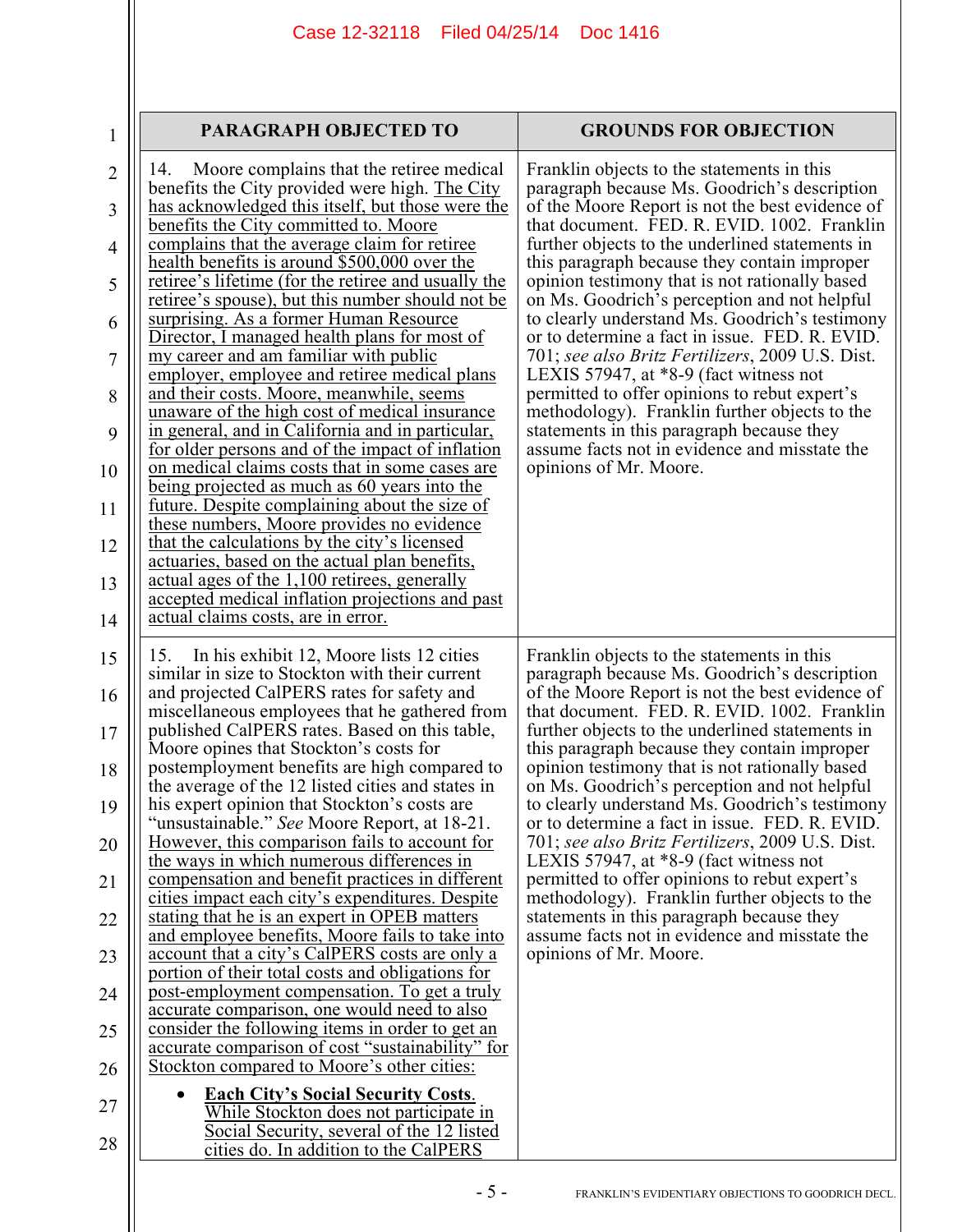| 1  | <b>PARAGRAPH OBJECTED TO</b>                                                                                        | <b>GROUNDS FOR OBJECTION</b> |
|----|---------------------------------------------------------------------------------------------------------------------|------------------------------|
| 2  | expenditures listed by Moore, these<br>cities are also obligated to pay another                                     |                              |
| 3  | 6.2% as the legally required employer's<br>share of Social Security. For example,                                   |                              |
| 4  | the cities of Long Beach and<br>Sacramento are in Social Security and                                               |                              |
| 5  | pay an additional 6.2% for their<br>employees in addition to the CalPERS                                            |                              |
| 6  | rates identified by Moore.                                                                                          |                              |
| 7  | <b>Each City's Paid Employee's</b><br><b>Member Contribution costs. In</b><br>addition to the Employer CalPERS Cost |                              |
| 8  | listed by Moore, there is also a<br>CalPERS Employee Cost set by law.                                               |                              |
| 9  | The Employee Cost is 7-8% for                                                                                       |                              |
| 10 | Miscellaneous employees and 9% for<br>Safety employees. It is common                                                |                              |
| 11 | practice for cities to pay some or all of<br>the Employee Costs that would                                          |                              |
| 12 | otherwise be paid by their employees,<br>in addition to paying the Employer                                         |                              |
| 13 | Cost. Stockton does not pay for any of<br>the employee's share. Most of the cities                                  |                              |
| 14 | listed in Moore's table, on the other<br>hand, pay some or all of their                                             |                              |
| 15 | employees' CalPERS member's costs, a<br>fact readily discovered by checking the                                     |                              |
| 16 | collective bargaining agreements on the<br>websites of these 12 cities. Modesto, for                                |                              |
| 17 | example, pays 6.6% for Miscellaneous<br>and 7.5% for Safety for the majority of                                     |                              |
| 18 | its employees.                                                                                                      |                              |
| 19 | Some cities pay into employees'<br>deferred compensation programs in                                                |                              |
| 20 | addition to CalPERS. Some agencies<br>pay into deferred compensation                                                |                              |
| 21 | programs (401k or 401a plans) for their<br>employees in addition to the CalPERS                                     |                              |
|    | program. For example, Modesto pays 1-<br>2% of Miscellaneous employees salary,                                      |                              |
| 22 | and \$425-525 per month for Safety<br>employees, into post-employment                                               |                              |
| 23 | deferred compensation accounts for<br>their employees.                                                              |                              |
| 24 | All of the 12 cities provide some type                                                                              |                              |
| 25 | of retiree medical benefits to their<br>retirees and employees in addition to                                       |                              |
| 26 | <b>CalPERS benefits.</b> While Stockton has<br>eliminated all of its retiree medical                                |                              |
| 27 | benefit costs, most if not all of the<br>agencies Moore compares to Stockton                                        |                              |
| 28 | have considerable annual costs for their<br>existing retiree medical benefits. These                                |                              |
|    |                                                                                                                     |                              |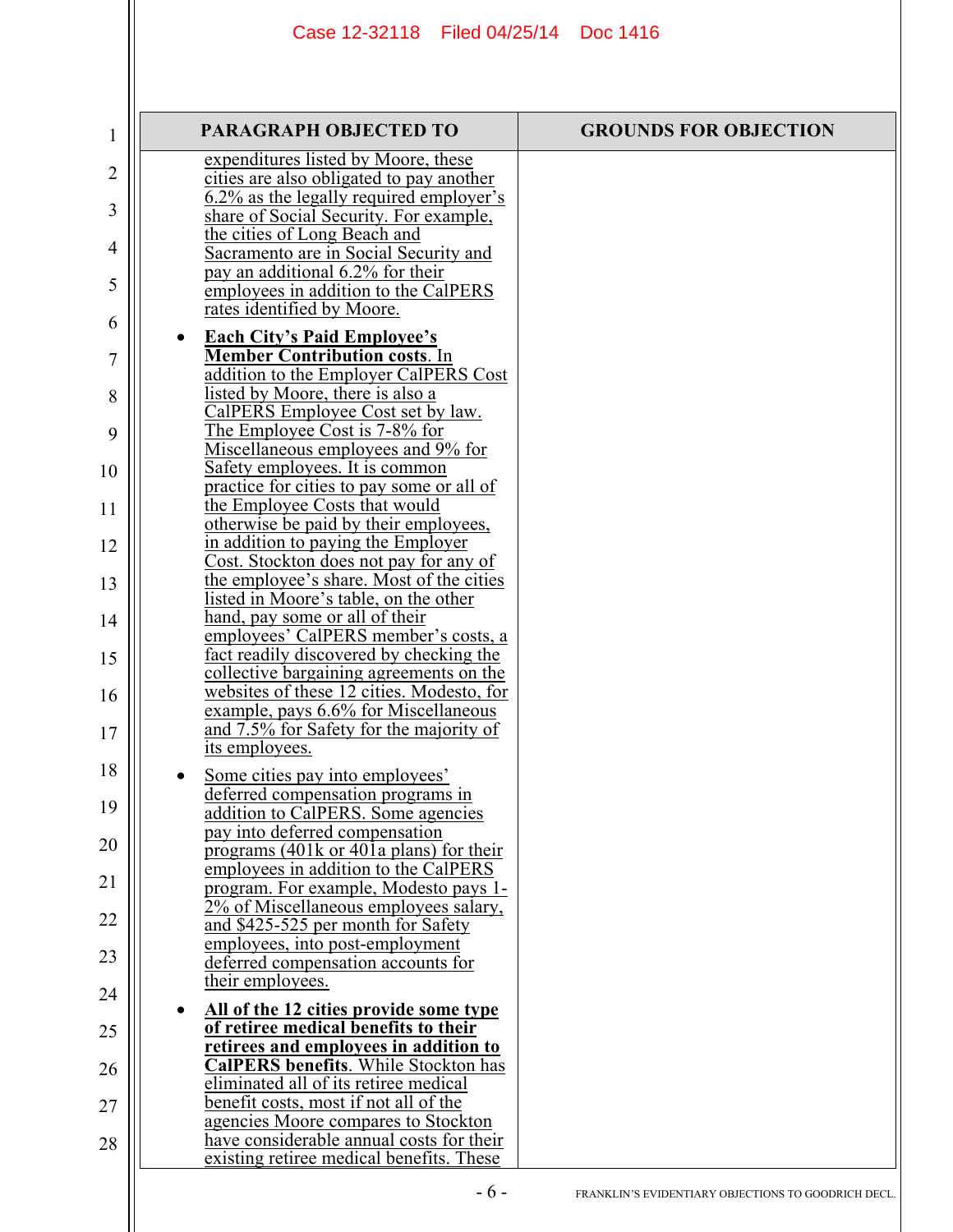|                                                          | Case 12-32118   Filed 04/25/14   Doc 1416                                                                                                                                                                                                                                                                                                                                                                                                                                                                                                                                                                                                                       |                                                                                                                                                                                                                                                                                                                                                                                                                                                                                                                                                                                                                                                                                                                                                                                                                                 |  |
|----------------------------------------------------------|-----------------------------------------------------------------------------------------------------------------------------------------------------------------------------------------------------------------------------------------------------------------------------------------------------------------------------------------------------------------------------------------------------------------------------------------------------------------------------------------------------------------------------------------------------------------------------------------------------------------------------------------------------------------|---------------------------------------------------------------------------------------------------------------------------------------------------------------------------------------------------------------------------------------------------------------------------------------------------------------------------------------------------------------------------------------------------------------------------------------------------------------------------------------------------------------------------------------------------------------------------------------------------------------------------------------------------------------------------------------------------------------------------------------------------------------------------------------------------------------------------------|--|
| 1                                                        | PARAGRAPH OBJECTED TO                                                                                                                                                                                                                                                                                                                                                                                                                                                                                                                                                                                                                                           | <b>GROUNDS FOR OBJECTION</b>                                                                                                                                                                                                                                                                                                                                                                                                                                                                                                                                                                                                                                                                                                                                                                                                    |  |
| 2<br>3<br>4                                              | annual payments are listed on each<br>City's CAFR.<br><b>Some cities have Pension Obligation</b><br>Bond debt payments in addition to<br>their CalPERS costs. It is also a                                                                                                                                                                                                                                                                                                                                                                                                                                                                                      |                                                                                                                                                                                                                                                                                                                                                                                                                                                                                                                                                                                                                                                                                                                                                                                                                                 |  |
| 5<br>6<br>7<br>8                                         | common practice for cities in California<br>to have Pension Obligation Bonds they<br>have incurred to pay down their<br>CalPERS unfunded liability. Oakland,<br>for example, has approximately \$18<br>million dollars a year in POB payments.<br>This information is available on each<br>city's CAFR.                                                                                                                                                                                                                                                                                                                                                         |                                                                                                                                                                                                                                                                                                                                                                                                                                                                                                                                                                                                                                                                                                                                                                                                                                 |  |
| 9<br>10<br>11<br>12<br>13<br>14<br>15<br>16<br>17        | The Moore Report fails to account for<br>16.<br>any of these other factors in comparing<br>Stockton with these other agencies. In so doing,<br>it ignores each city's full obligations, and<br>consequently reaches the erroneous conclusion<br>that Stockton's costs are less sustainable than<br>those for these other agencies.                                                                                                                                                                                                                                                                                                                              | Franklin objects to the statements in this<br>paragraph because Ms. Goodrich's description<br>of the Moore Report is not the best evidence of<br>that document. FED. R. EVID. 1002. Franklin<br>further objects to the statements in this<br>paragraph because they contain improper<br>opinion testimony that is not rationally based<br>on Ms. Goodrich's perception and not helpful<br>to clearly understand Ms. Goodrich's testimony<br>or to determine a fact in issue. FED. R. EVID.<br>701; see also Britz Fertilizers, 2009 U.S. Dist.<br>LEXIS 57947, at $*8-9$ (fact witness not<br>permitted to offer opinions to rebut expert's<br>methodology). Franklin further objects to the<br>statements in this paragraph because they<br>assume facts not in evidence and misstate the<br>opinions of Mr. Moore.            |  |
| 18<br>19<br>20<br>21<br>22<br>23<br>24<br>25<br>26<br>27 | Moore also disputes the City's statements<br>17.<br>as to the reduction in pension benefits that will<br>result from the new pension tiers implemented<br>by the City (including new state PEPRA tiers),<br>but does not provide his own calculation or<br>data. CalPERS, in a pair of reports published<br>in April 2014, a true and correct copy of which<br>is attached hereto as <b>Exhibit B</b> , supports the<br>City's calculations as to the impact of the new<br>pension tiers. In fact, the City's pension<br>reductions exceed state-mandated changes and<br>will result in a greater pension reduction for<br>persons hired after January 1, 2013. | Franklin objects to the statements in this<br>paragraph because Ms. Goodrich's description<br>of the Moore Report is not the best evidence of<br>that document. FED. R. EVID. 1002. Franklin<br>further objects to the underlined statements in<br>this paragraph because they contain improper<br>opinion testimony that is not rationally based<br>on Ms. Goodrich's perception and not helpful<br>to clearly understand Ms. Goodrich's testimony<br>or to determine a fact in issue. FED. R. EVID.<br>701; see also Britz Fertilizers, 2009 U.S. Dist.<br>LEXIS 57947, at $*8-9$ (fact witness not<br>permitted to offer opinions to rebut expert's<br>methodology). Franklin further objects to the<br>statements in this paragraph because they<br>assume facts not in evidence and misstate the<br>opinions of Mr. Moore. |  |
| 28                                                       | $-7-$                                                                                                                                                                                                                                                                                                                                                                                                                                                                                                                                                                                                                                                           | FRANKLIN'S EVIDENTIARY OBJECTIONS TO GOODRICH DECL.                                                                                                                                                                                                                                                                                                                                                                                                                                                                                                                                                                                                                                                                                                                                                                             |  |